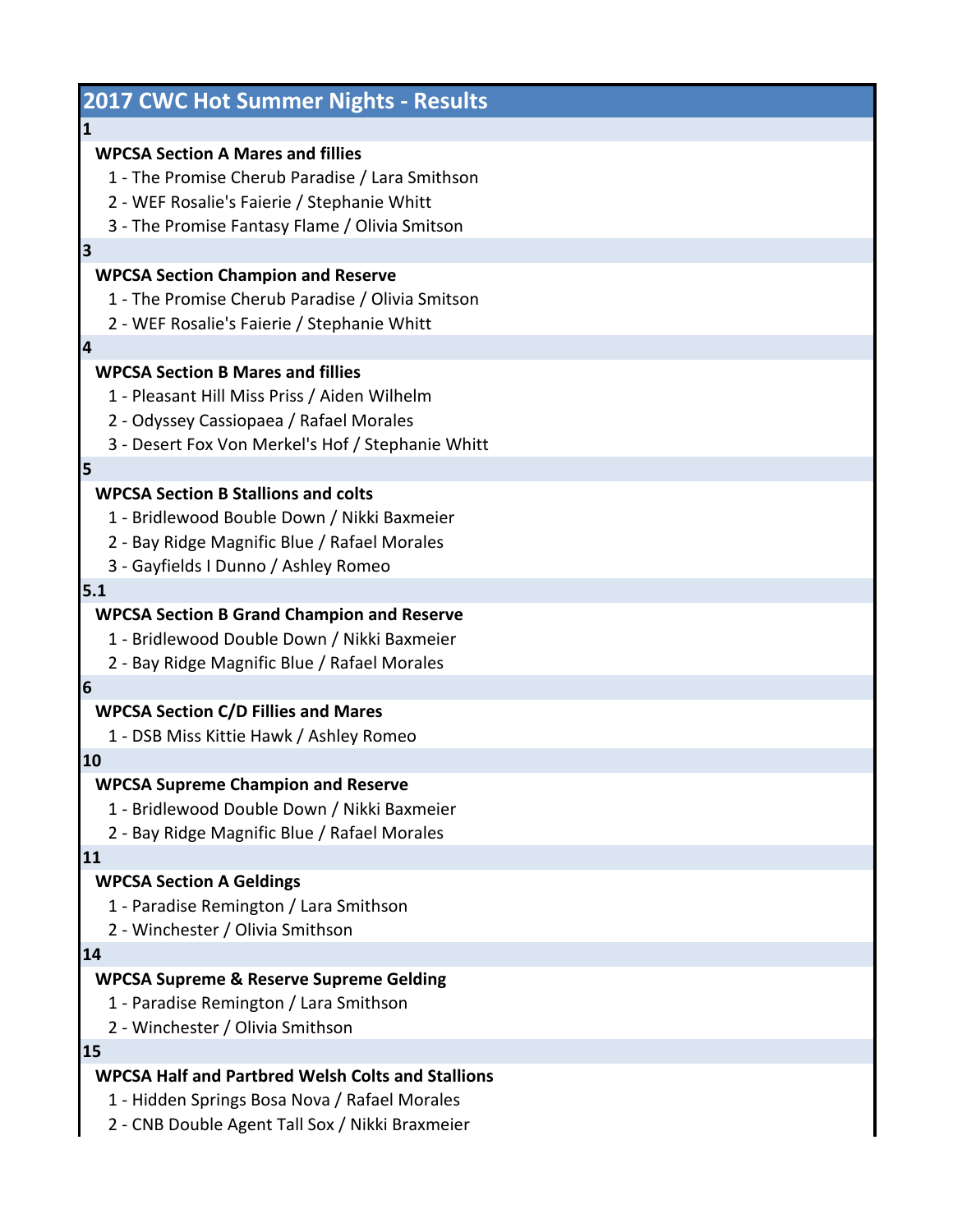| 16                                                                                                                                   |
|--------------------------------------------------------------------------------------------------------------------------------------|
| <b>WPCSA Half and Partbred Welsh Mares and Fillies</b>                                                                               |
| 1 - Hidden Springs Once Again / Rafael Morales                                                                                       |
| 17                                                                                                                                   |
| <b>WPCSA Half/Partbred Welsh Grand &amp; Reserve Champion</b>                                                                        |
| 1 - Hidden Springs Bosa Nova / Rafael Morales                                                                                        |
| 2 - Hidden Springs Once Again / Rafael Morales                                                                                       |
| 18                                                                                                                                   |
| WPCSA Junior Welsh Handler 17 & under                                                                                                |
| 1 - Pleasant Hill Miss Priss / Aiden Wilhelm                                                                                         |
| 2 - DSB Miss Kittie Hawk / Ashley Romeo                                                                                              |
| 19                                                                                                                                   |
| WPCSA Conformation English Pleasure, A/B/C/D Half and part-bred - Junior and Adult                                                   |
| 1 - Bridlewood Double Down / Nikki Baxmeier                                                                                          |
| 2 - The Promise Cherub Paradise / Lara Smithson                                                                                      |
| 20                                                                                                                                   |
| WPCSA Working English Pleasure, Section A/B/C/D Half and Part-bred - Junior and Adult<br>1 - Bridlewood Double Down / Nikki Baxmeier |
| 2 - The Promise Cherub Paradise / Lara Smithson                                                                                      |
| 21                                                                                                                                   |
| WPCSA Conformation English Pleasure Stake, A/B/C/D Half and Part Bred - Junior and Adult                                             |
| 1 - Bridlewood Double Down / Nikki Baxmeier                                                                                          |
| 2 - The Promise Cherub Paradise / Lara Smithson                                                                                      |
| 32                                                                                                                                   |
| <b>WPCSA Walk Trot Equitation 17 &amp; Under</b>                                                                                     |
| 1 - Gambler Little Lula / Ashley Romeo                                                                                               |
| 2 - Pleasant Hill Miss Priss / Peggy Andrus                                                                                          |
| 38                                                                                                                                   |
| <b>WPCSA A/B/C/D Conformation Pleasure Driving (Jr and Adult)</b>                                                                    |
| 1 - Beaverwoods Sequin / Dede Bushneck                                                                                               |
| 2 - WPF Thank You Daddy / Ashley Romeo                                                                                               |
| 3 - Pleasant Hill Miss Priss / Peggy Andrus                                                                                          |
| 39                                                                                                                                   |
| <b>WPCSA A/B/C/D Working Pleasure Driving (Jr and Adult)</b>                                                                         |
| 1 - Beaverwoods Sequin / Dede Bushneck                                                                                               |
| 2 - WPF Thank You Daddy / Ashley Romeo                                                                                               |
| 3 - Pleasant Hill Miss Priss / Peggy Andrus                                                                                          |
| 40                                                                                                                                   |
| WPCSA A/B/C/D Conformation Pleasure Driving Stake (Jr and Adult)                                                                     |
| 1 - WPF Thank You Daddy / Ashley Romeo                                                                                               |
| 2 - Beaverwoods Sequin / Dede Bushneck                                                                                               |
| 3 - Pleasant Hill Miss Priss / Peggy Andrus                                                                                          |
| 41                                                                                                                                   |
|                                                                                                                                      |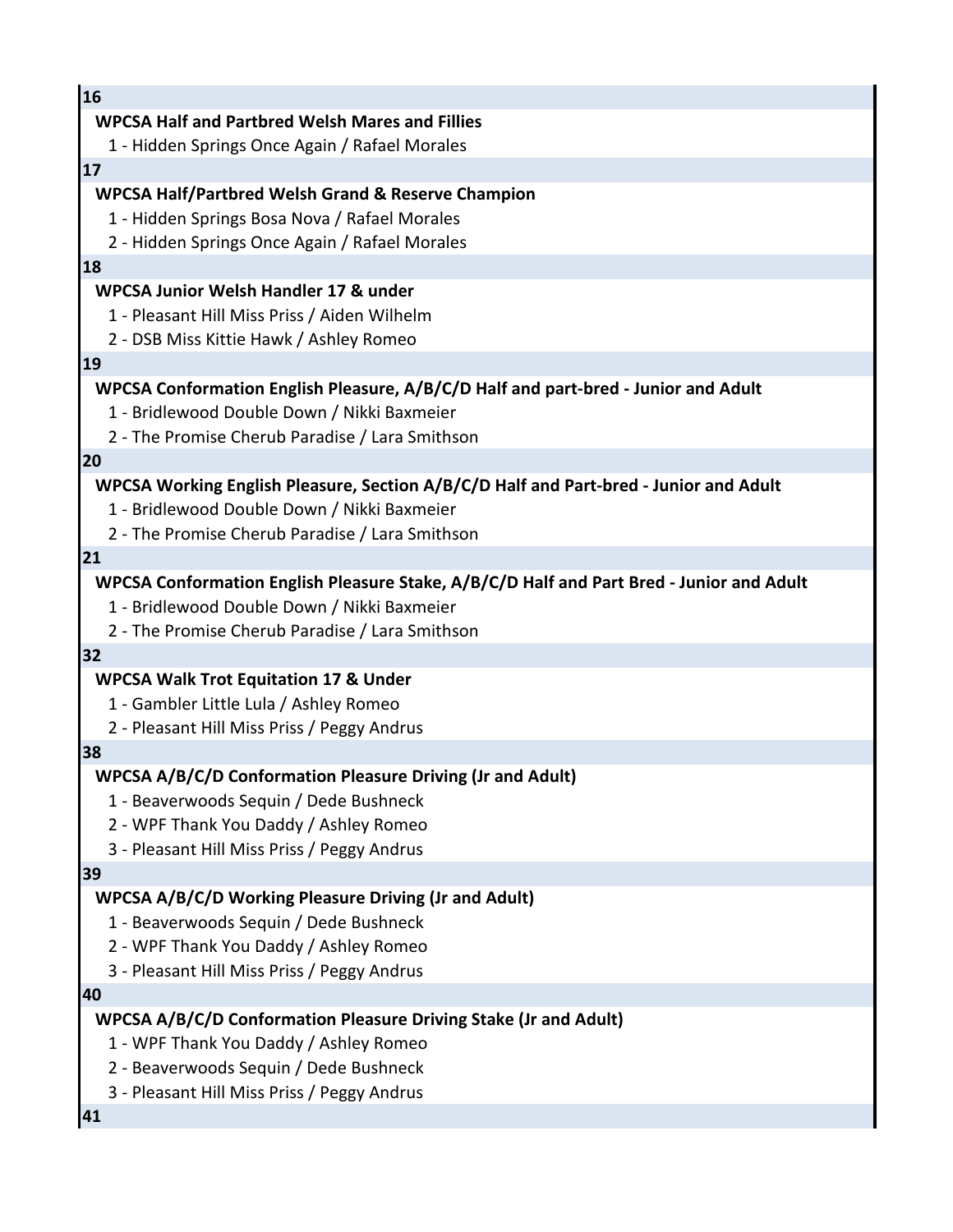### **WPCSA A/B/C/D Pleasure Driving (Jr and Adult) Champion and Reserve**

- 1 Beaverwoods Sequin / Dede Bushneck
- 2 WPF Thank You Daddy / Ashley Romeo

#### **42**

### **WPCSA Conformation Pleasure Driving, Half/Partbred Welsh - Junior and Adult**

1 - Hidden Springs Bosa Nova / Deborah E. Branson

#### **43**

### **WPCSA Conformation Pleasure Driving, Half/Partbred Welsh - Junior and Adult**

2 - Gambler Little Lula / Patsy Hester

### **WPCSA Working Pleasure Driving, Half/Partbred Welsh - Junior and Adult**

- 1 Hidden Springs Bosa Nova / Deborah E. Branson
- 2 Gambler Little Lula / Patsy Hester

#### **44**

# **WPCSA Conformation Pleasure Driving Stake, Half/Partbred Welsh - Junior and Adult**

- 1 Hidden Springs Bosa Nova / Deborah E. Branson
- 2 Gambler Little Lula / Patsy Hester

### **34A**

## **WPCSA Carriage Driving Turnout A, B, C, D 1/2 and Partbred - Junior and Adult**

- 1 Beaverwoods Sequin / Dede Bushneck
- 2 WPF Thank You Daddy / Ashley Romeo
- 3 Pleasant Hill Miss Priss / Peggy Andrus

### **34B**

# **WPCSA Carriage Driving Turnout A, B, C, D 1/2 and Partbred - Junior and Adult**

- 1 Hidden Springs Bosa Nova / Deborah E. Branson
- 2 Belledeer Daddy's Girl / Dede Bushneck
- 3 Gambler Little Lula / Patsy Hester

### **35A**

### **WPCSA Carriage Driving Workng A, B, C, D Half and Partbred- Junior and Adult**

- 1 Beaverwoods Sequin / Dede Bushneck
- 2 WPF Thank You Daddy / Ashley Romeo
- 3 Pleasant Hill Miss Priss / Peggy Andrus

#### **35B**

# **WPCSA Carriage Driving Working All sections- Junior and Adult**

- 1 Hidden Springs Bosa Nova / Deborah E. Branson
- 2 Belledeer Daddy's Girl / Dede Bushneck
- 3 Gambler Little Lula / Patsy Hester

#### **36A**

# **WPCSA Carriage Driving Pick Your Own Route (all sections)- jr and adult**

- 1 Beaverwoods Sequin / Dede Bushneck
- 2 Pleasant Hill Miss Priss / Peggy Andrus
- 3 WPF Thank You Daddy / Ashley Romeo

### **36B**

### **WPCSA Carriage Driving Pick Your Own Route (all sections)- jr and adult**